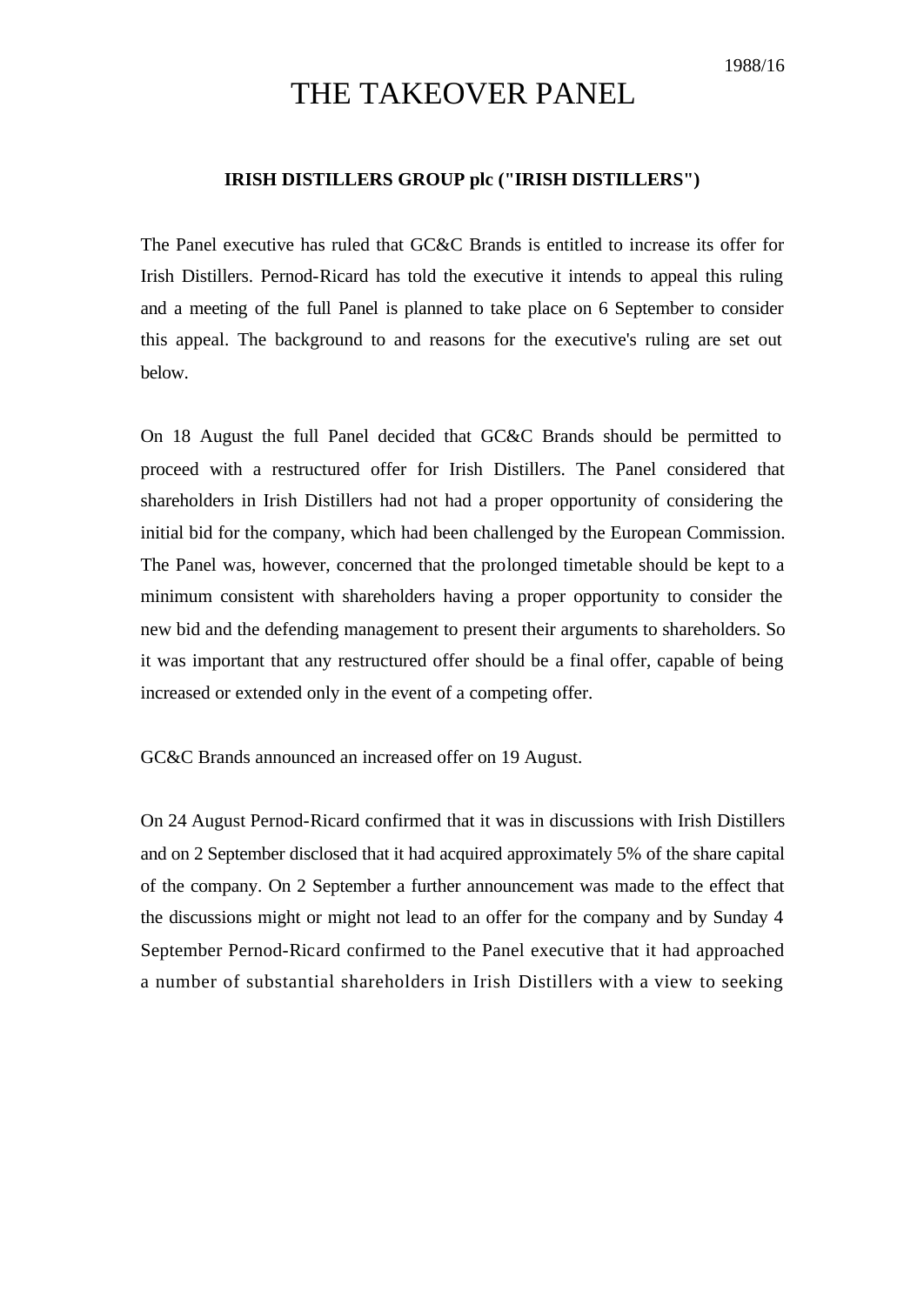irrevocable commitments or purchases of shares which, together with those already held by Pernod-Ricard would represent in excess of 50% of the share capital of Irish Distillers.

In the light of these late developments, the Panel executive ruled that the circumstances amounted to a competing offer as contemplated by the Panel statement of 18 August and that GC&C Brands should therefore be entitled to increase its offer, in accordance with that statement.

In the view of the executive if Pernod-Ricard succeeded in obtaining commitments over shares exceeding 50% of the capital of Irish Distillers whilst GC&C Brands was prevented from increasing its offer, then Irish Distillers and its shareholders would never have the opportunity of considering a higher offer from GC&C Brands and GC&C Brands would never have had the opportunity of making one. This would have been contrary to the intention behind the permission which the Panel gave to GC&C Brands to increase its final offer in the event of an offer from a competing third party. The executive's ruling was made after considering the views of the parties, and of certain substantial shareholders and their advisers.

On 4 September GC&C Brands announced an increased offer of IR525p per share.

Pernod-Ricard has told the executive that it wishes to appeal the executive's ruling to the full Panel, and a hearing of the Panel has been arranged for 6 September. At that hearing the Panel will hear the submissions of the parties and their advisers.

It should be emphasised that, in confirming that GC&C Brands should be able to increase its offer, the executive expresses no opinion as to the merits of its offer compared with Pernod-Ricard's - that is a matter for the shareholders of Irish Distillers, its board and their advisers.